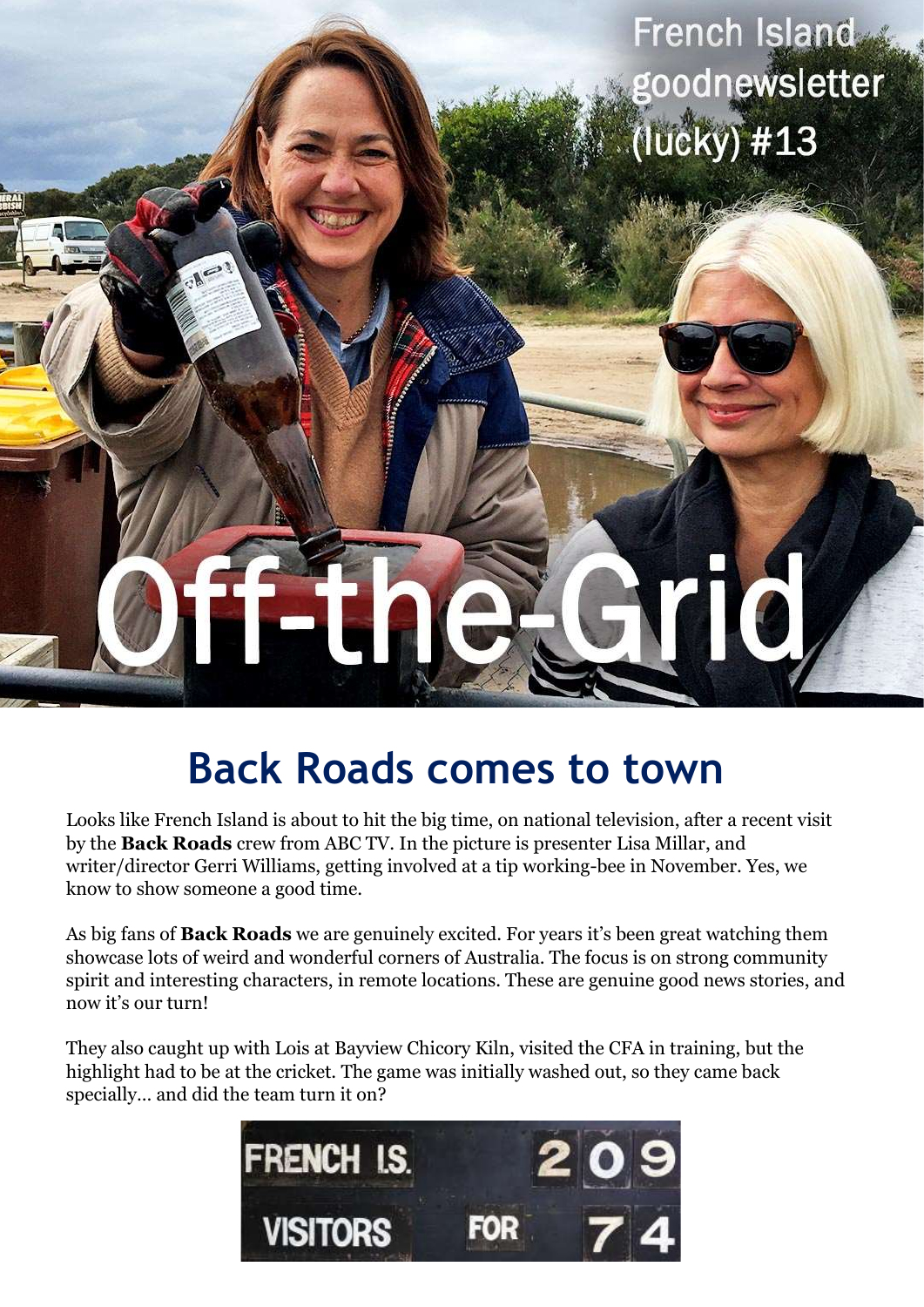French Island played Somerville, for a spectacular win. One highlight was Ben Jarmin's unbeaten 141 n/o. In the bowling Kayne Lewis took 4 for 16 off 8 overs, while Peter Hattan got 3 for 20 from 7 overs.



Our trusted scorer Diane Sparks was responsible for documenting the massacre.



All the islanders enjoyed themselves, including local legend Rose Scott - seen here with Michael Illman and Linda Bowden. The barge crew were out in full colours.

We think the Back Roads team were also impressed by the result and the community spirit. The French Island episode will go to air during their winter season, in 2022.

.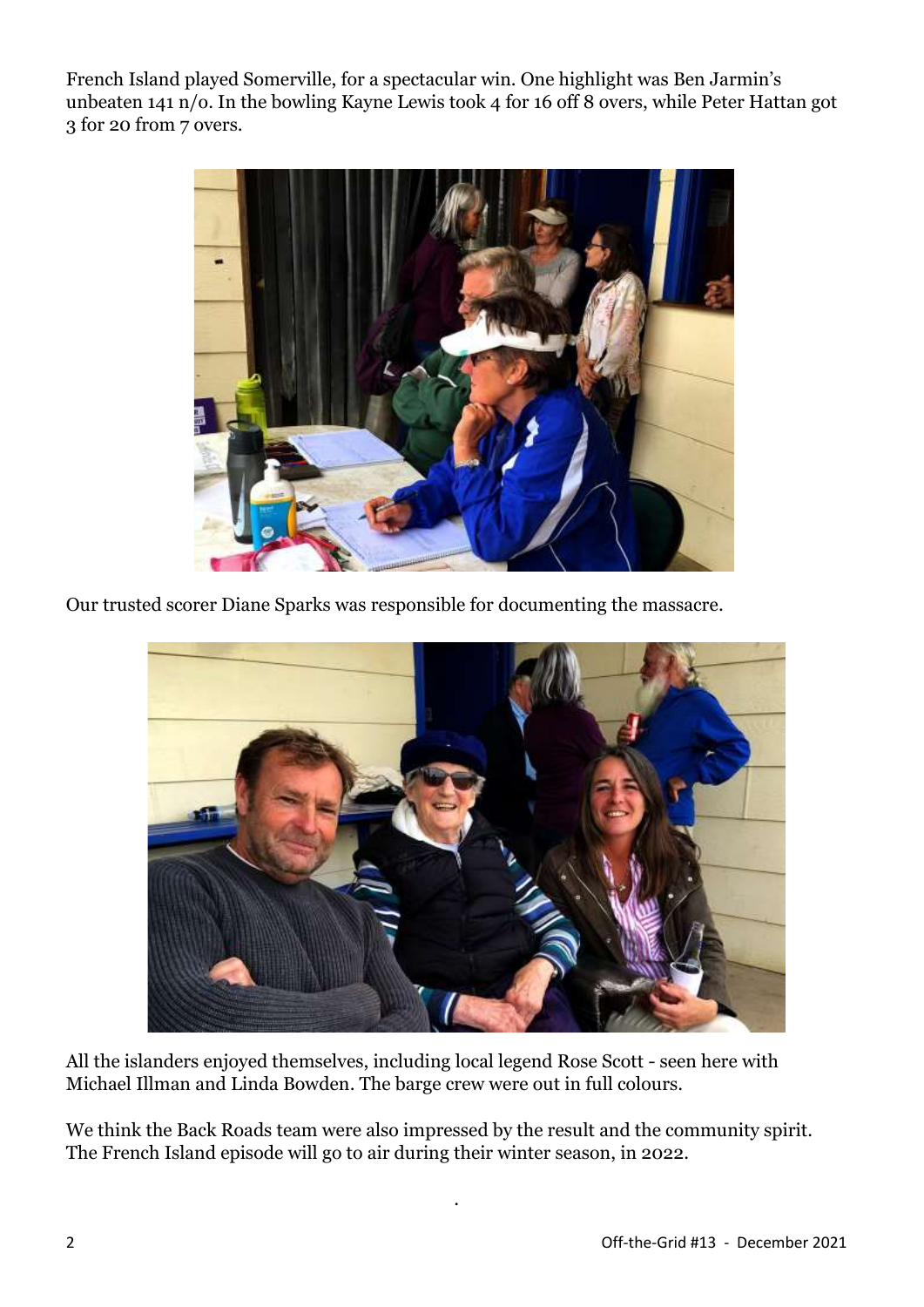

### **Life Just Got Scary – A story**

First thing I did after my COVID jab was get a metal detector to check for microchips inserted under my skin. There were none, but that night something strange did happen. The dog went missing. It's not like him to disappear, and we were frantic, but it seems this was all part of a plan.

Next day we got a call from a vet, saying they had our dog and had been able to track us down because he was microchipped. They knew who we were and where we lived. They also knew we bought dog food, so by connecting the dog chip with our supermarket loyalty card they could work out what we had for dinner too, and our credit status.

Once they get enough details it's a short step to identity theft. Some guy had already stolen mine. He made contact to arrange a financial settlement. We met in a pub where you don't have to wear masks. Turns out he's a nice guy, a lot like me, with some interesting ideas about how the Government puts mind controlling drugs into aeroplane chem-trails, to promote Sky News. He explained it really clearly. This is real science. Not like that rubbish Mr Ullic tried to teach in Year 10.

Then I realised the story about the Government inserting chips into us via COVID jabs was FAKE NEWS, designed to hide their real plan - tracking and controlling our lives via dog microchips.

I don't blame our dog, I love him, but I don't know who to trust. How do I know he isn't part of DOG-ANON. Think about it! Dogs store secret messages in their anus and pass them along to other dogs by sniffing. They have thousands of receptors that humans lack.

One trip to the park and every dog quickly learns who your accountant is and what you ate on Tuesday. Dogs spread everything and they are everywhere - urinating on shrines, defecating in public places.

And if you think dogs with microchips are a problem, just imagine what the cats are doing taking over the world. Donald Trump tried to warn us people!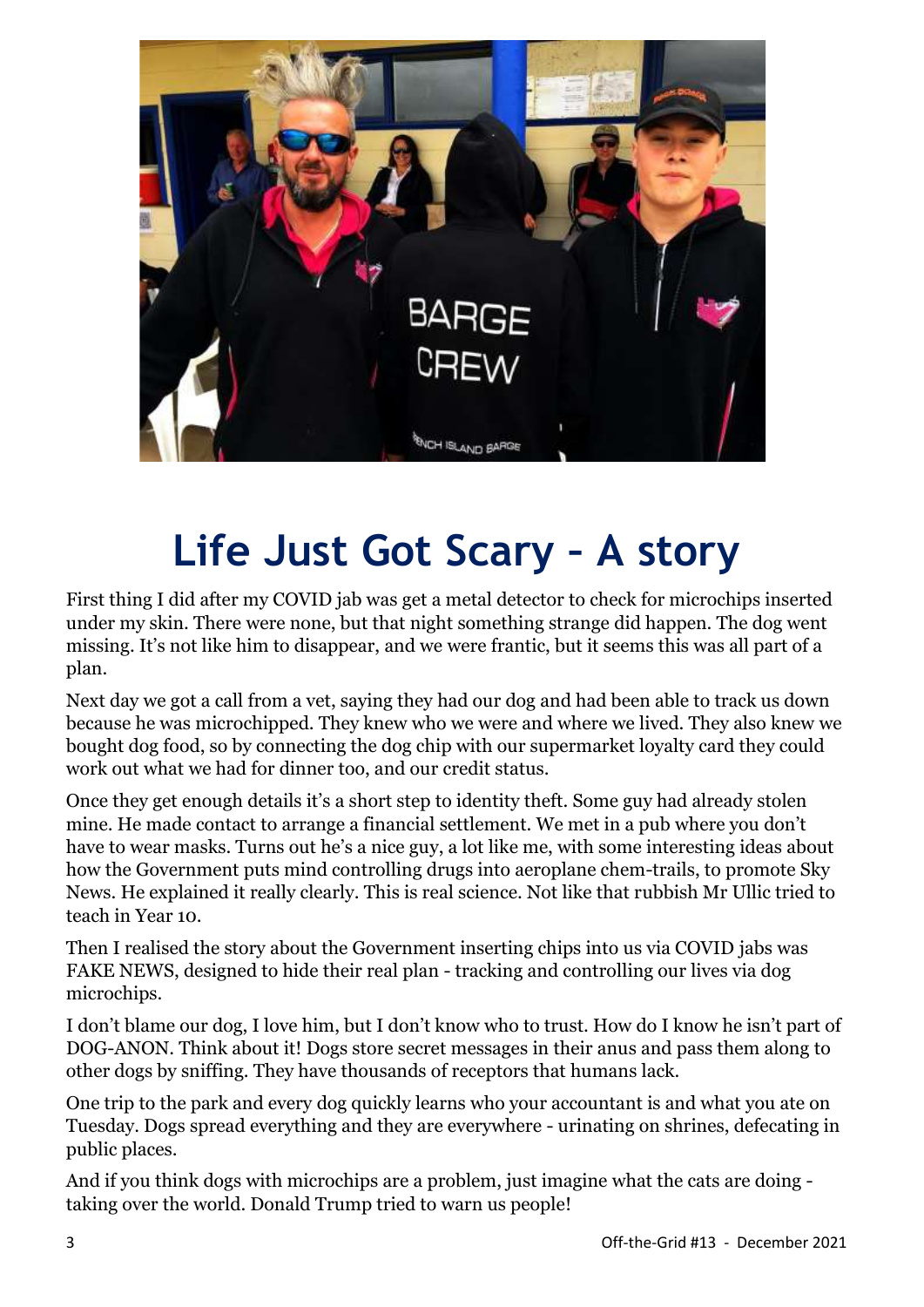### **Weeds – Some good news!**

You can dig, pull, spray, burn… do whatever for ever, and there will still be weeds, waiting to rear their ugly heads, in the paddock and in the garden. That's why we got excited to discover some good suggestions for tackling some of our most challenging enemies, Cape Tulip and the African Weedy Orchid.

Both little bastards are difficult, they don't spray easily and have hidden bulbs that regenerate. Digging works but it is a slow and tiring process. In the face of large infestations, you need chemical assistance to get the numbers under control. Members of the **Hamilton Field Naturalists Club (HFNC)** have given this a lot of thought and developed an excellent approach. (Weedy Orchid Photo: Bonnie Humphreys)



Read their [complete article](https://www.hamilton-field-naturalists-club-victoria.org.au/images/pdf/FloraReports/FloraConservationManagement/controlling-weeds-by-herbicide-wiping-2016.pdf) to get all the details. Here is an extract.

#### *Herbicide-wiping*



The objective of herbicide wiping is to kill the pest plants but not adjacent native species (including orchids and native lilies) that are often closely associated. Broad-scale spraying of Cape Tulip (Photo: Carolyn Selway) and other weed species results in most or all of the native species in the spray zone being killed. Where the pest species are sparsely spaced such spraying creates a vast amount of bare ground that grows only Cape Tulip and other weeds in the following year.

The spray is also ineffective in killing all of the Cape Tulip plants in the spray area. Cape Tulip is difficult to hit with spray and the stem/leaf surface does not wet easily. The same applies to many other bulbous species, such as Wild Gladiolus.

**HFNC** has used a 'pick up and reaching tool', available now from Bunnings stores. The tool is inexpensive, lightweight, fairly robust and easy to use. Discard the tool's cups and cut pads from kitchen scourers with foam on one side and abrasive backing. Fit a pad and a stiff plastic back support to each arm, using small bolts – as in picture. Alternatively, long-handled tongs can be adapted as herbicide applicators.

The pads are dipped into a container that holds the herbicide-wetter-dye mixture. For example, use plastic containers that originally held honey or rice. The opening of the container must be large enough to allow the pads to be inserted. Drill a hole in the centre of the lid and attach the lid to the container by a cord. The container can then be readily closed to prevent spillage in transport or walking to a site.



The herbicide is applied to both sides of the leaf or stem by simply grasping the plant near the base and lifting. No bending is required and many thousand plants can be treated quickly without strain.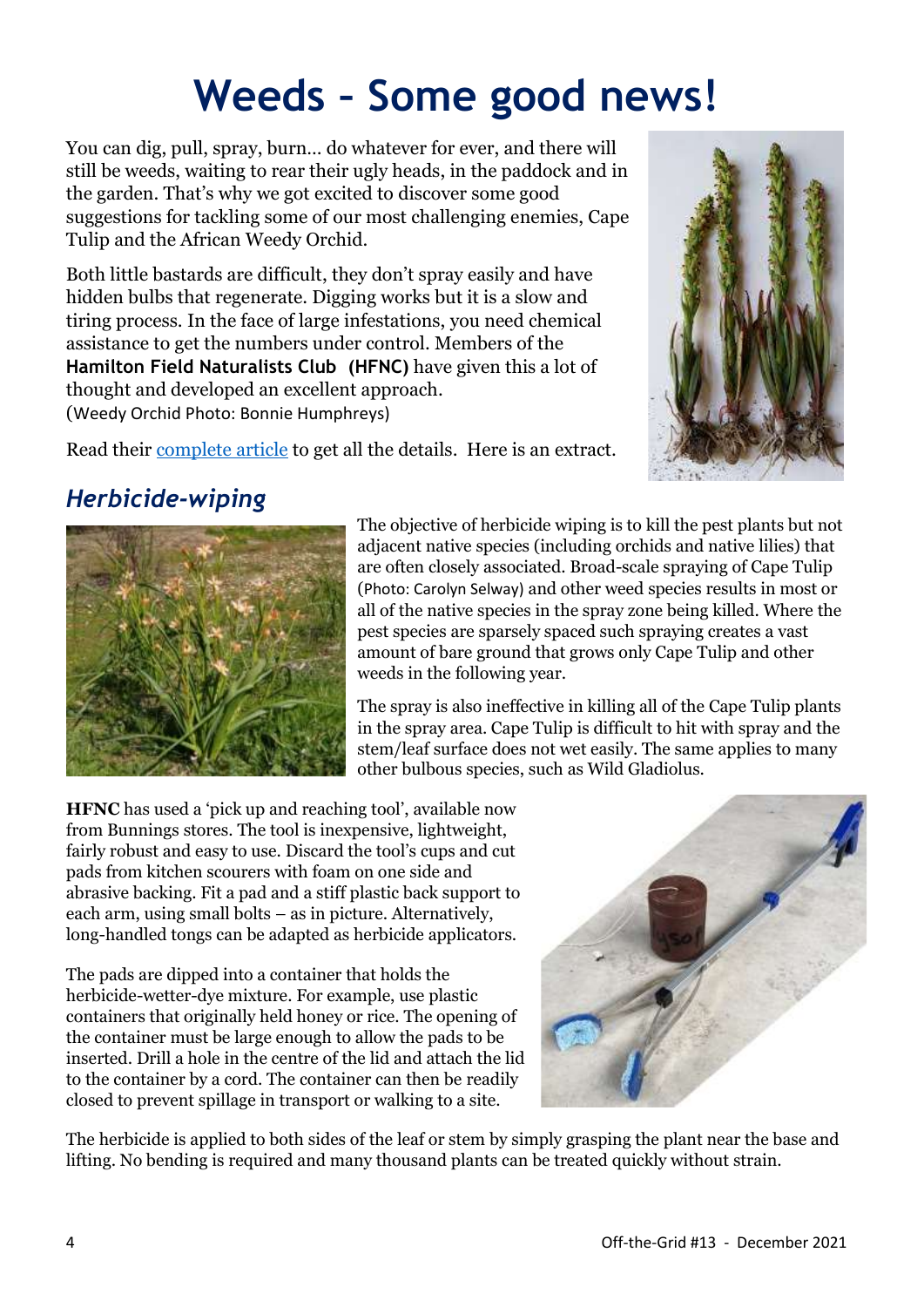

A while back, John Walkington -the teacher at our local school, was rummaging in the shed and discovered a box of shiny red bicycle helmets. all that was missing were bikes. So he arranged a grant to buy four, borrowed one from Crib Point Primary and our student's riding adventures began. Everyday, weather permitting they go for a healthy ride exploring the island. It's a big success; developing skills, making observations and gaining energy. Brilliant!

#### **I Bring You Flowers**

Mother, I bring you flowers. I went for a walk today In the warm spring sunshine Underneath the whispering trees And through the mellow fields Where the grass was damp And the flowers bloomed And looked at me innocently, Catching the sunshine in their faces And would not let me pass them by For another to behold. I did not want to spoil their beauty, But they could not be left behind.

To gladden your weary face, Oh Mother, look outside - The chill winter is gone And spring brings a golden promise.

Paula Seymour 1969